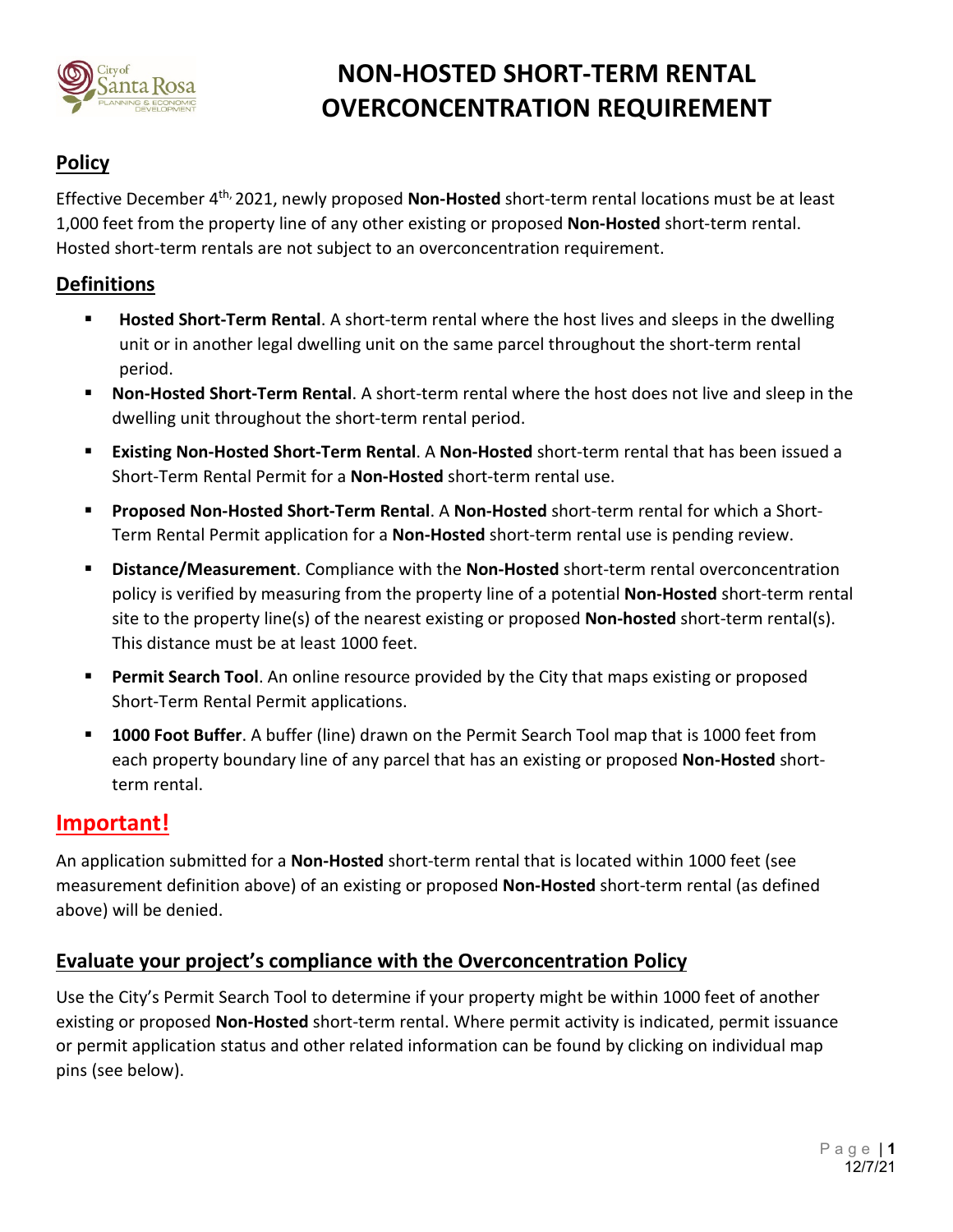Visit th[e City of Santa Rosa Permit Search Tool](https://ws.srcity.org/PWMaps/PermitSearch.aspx) online to review locations of existing or proposed **Non-Hosted** Short-Term Rentals. Overall Short-Term Rental Permit activity can also be viewed with the Permit Search Tool.

<https://ws.srcity.org/PWMaps/PermitSearch.aspx>

| (Com City of<br>ınta Rosa                                                                  |                              |                                                                     |                                                       |                                                                    | Log In<br><b>Search</b> |  |  |  |
|--------------------------------------------------------------------------------------------|------------------------------|---------------------------------------------------------------------|-------------------------------------------------------|--------------------------------------------------------------------|-------------------------|--|--|--|
|                                                                                            |                              |                                                                     | Permit Santa Rosa Search                              |                                                                    |                         |  |  |  |
| Register for alerts about your project! Get Started<br>Log In to update your Watch list    |                              |                                                                     |                                                       |                                                                    |                         |  |  |  |
| <b>Permit Number:</b><br><b>Type of Permit:</b><br><b>OR</b><br>All selected $(5)$ $\star$ | Sub Type:<br>None selected - | Location:<br>Status:<br>Santa Rosa -<br>All selected $(11)$ $\star$ | <b>Search Permit Title:</b><br><b>Search Address:</b> | Date Range (must be after 7/1/2015):<br>$to$ 12/3/2021<br>9/3/2021 | Search                  |  |  |  |

## **How to Use the Permit Search Tool**

- **1. Set Permit Search Tool to Non-hosted Short Term Rental Permit Activity**
	- **Top Menu > Select Sub Type = Short Term Rental – Non Hosted Only**
	- **Action: Click on Search button**
	- **Helpful Hint: Do NOT select or enter any other search criteria**

| <b>Permit Number:</b> | <b>Type of Permit:</b>     | sub | Status:                     | Location:    | Search Permit Title: | <b>Search Address:</b> | Date Range (must be after 7/1/2015): |               |
|-----------------------|----------------------------|-----|-----------------------------|--------------|----------------------|------------------------|--------------------------------------|---------------|
| OR                    | All selected $(5)$ $\star$ |     | All selected $(11)$ $\star$ | santa Rosa + |                      |                        | 10/01/202<br>12/3/2021<br>to         | <b>Search</b> |
|                       |                            |     |                             |              |                      |                        |                                      |               |

The Permit Search Tool will identify locations of ALL existing or proposed **Non-Hosted** Short-Term Rental Permit applications in the City. Parcels with an existing or proposed **Non-Hosted** Short-Term Rental are surrounded by a 1000-foot buffer (line). (NOTE: You can also check the status of any Short-Term Rental Permit application by clicking on a map pin at that location.)

#### **2. Find your project location**

- **In the Permit Search Tool map: Use the Find APN/Address search tool**
- **Action: Enter your Street Number and Street Name (do not include the street suffix such as Dr, Place, etc.) or Assessor Parcel Number (APN)**
- **Action: Click on Search icon or press enter to zoom to your project location**



 **Helpful Hints: If you are having trouble retrieving your address, try entering only your Street Number and the first few letters of the Street Name, and then select from the results provided. Numbered streets should not be spelled out (e.g., use 2nd vs Second).**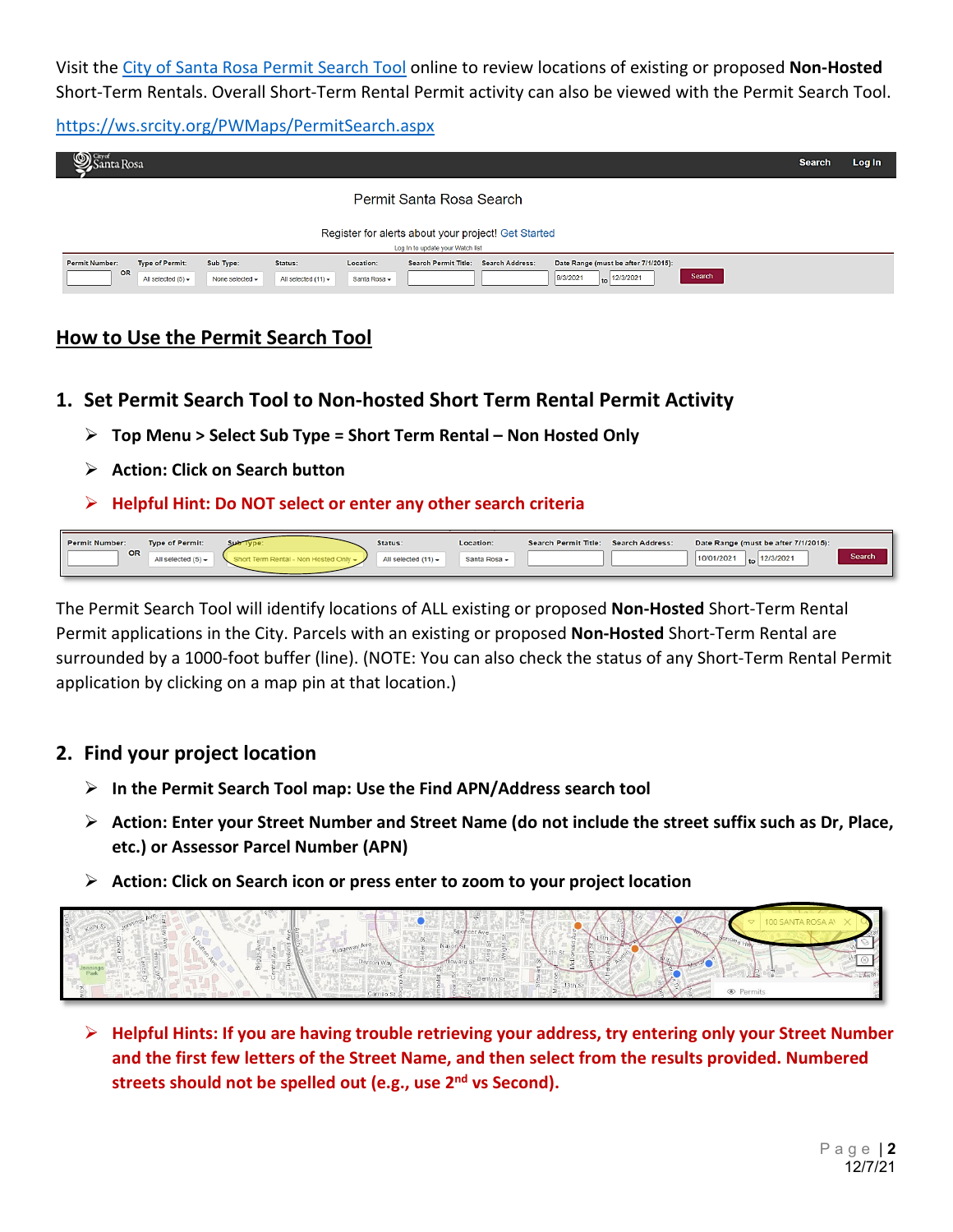**Action: After selecting your preferred address, click on the Search button or press enter to zoom to your project location.**



## **3. Establish Project Location**

- $\triangleright$  The Permit Search Tool will reorient the map to your parcel which will appear highlighted.
- **Close the popup window** (which provides general permit information for your parcel).



Exit out of the popup window which provides general permit information for your parcel

- **4. Evaluate for Proximity to other Non-Hosted Short-Term Rentals**
	- **Zoom the map out on the map** to determine if any part of your highlighted parcel is within the 1000 foot buffer of another existing or proposed **Non-Hosted** short-term rental site.



The highlighted parcel is located within the 1000-foot buffer of several locations for which a Non-Hosted Short-Term Rental Permit has been issued or is pending.